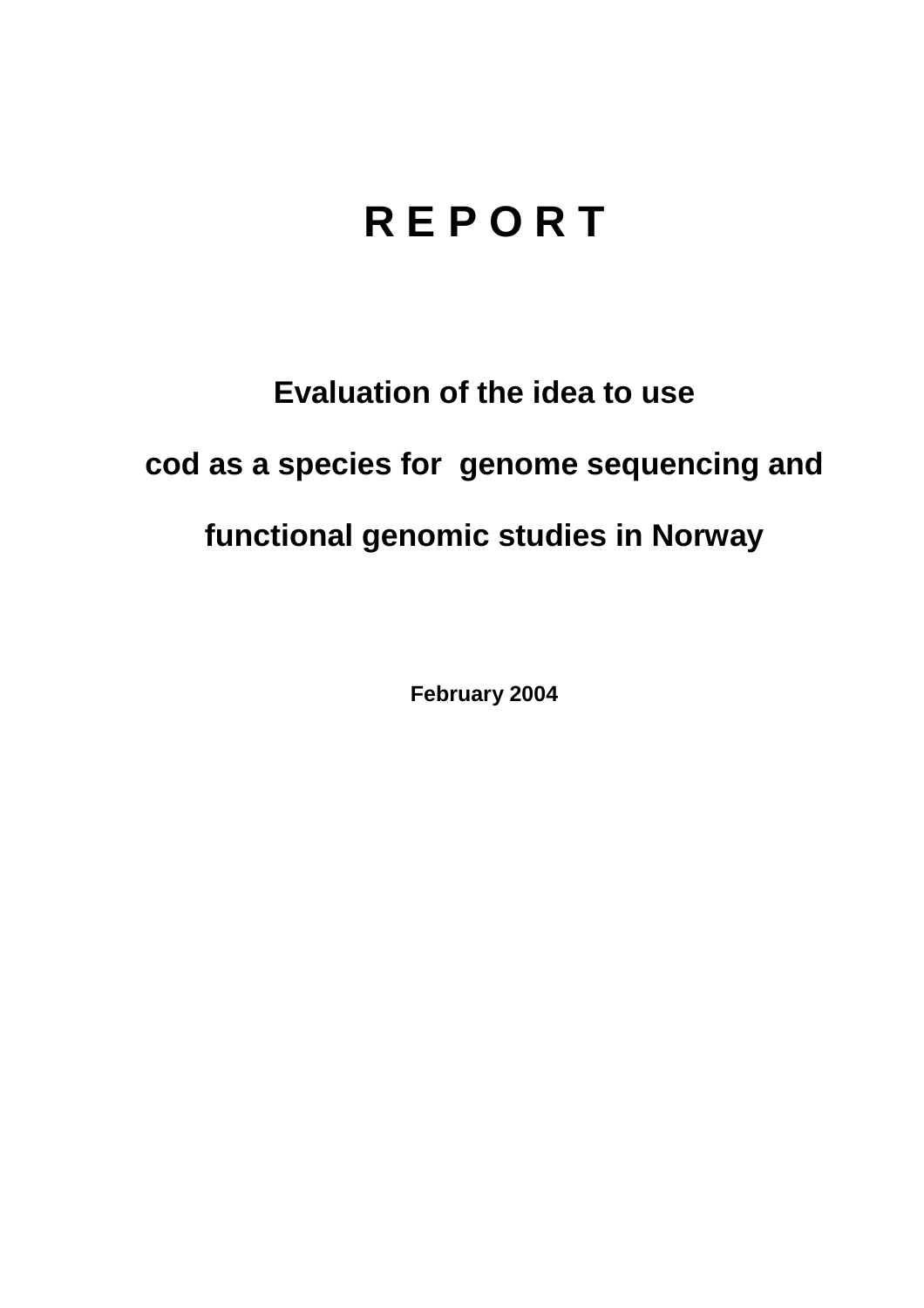## **Contents**

| Recommendations to strengthen marine molecular biology in Norway12 |  |
|--------------------------------------------------------------------|--|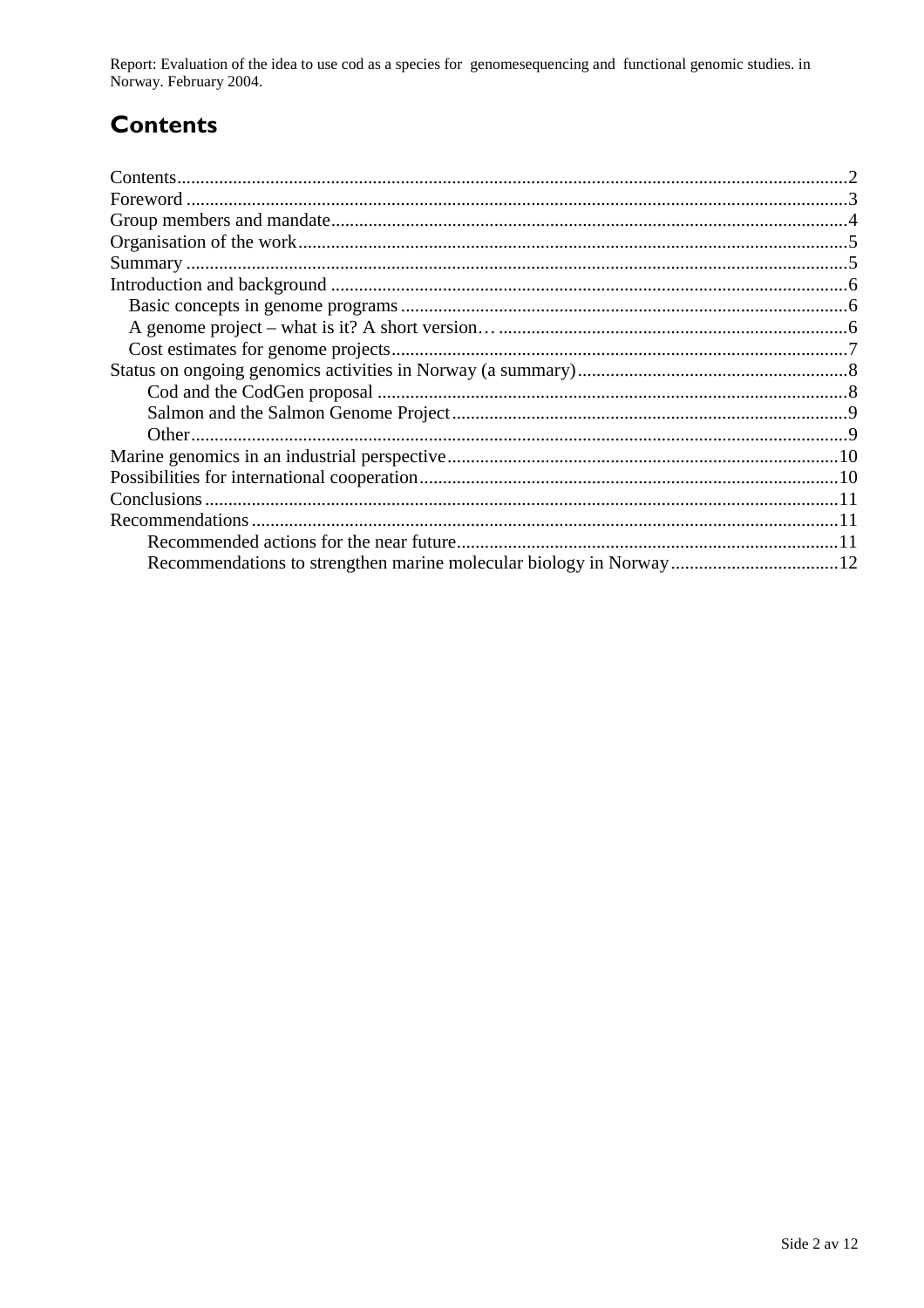## **Foreword**

Genome projects are resource intensive tasks with potentially positive impact both on the competence of the research environments performing the science and on the advancement of industries based on the species which genomes are being studied. The salmon genome has been studied in several internationally linked projects over many years, and since 2000 in the Norwegian "*Salmon Genome Project*" funded by The Research Council of Norway. In 2002, a collective initiative was taken by the research environments in Bergen and Tromsø to promote a project on genome sequencing and functional genomic studies in cod.

To evaluate this idea in the context with ongoing activities and strategic interests for Norway, The Research Council and The ministry of Fisheries assembled a group of experts which was given mandate to perform this task during the autumn 2003. The results of the group's work are presented in this report.

The Research Council and The Ministry of Fisheries thanks the group for its work.

Karin Refsnes Executive Director, Dr.philos Division for Strategic Priorities The Research Council of Norway.

Oslo, February 2004.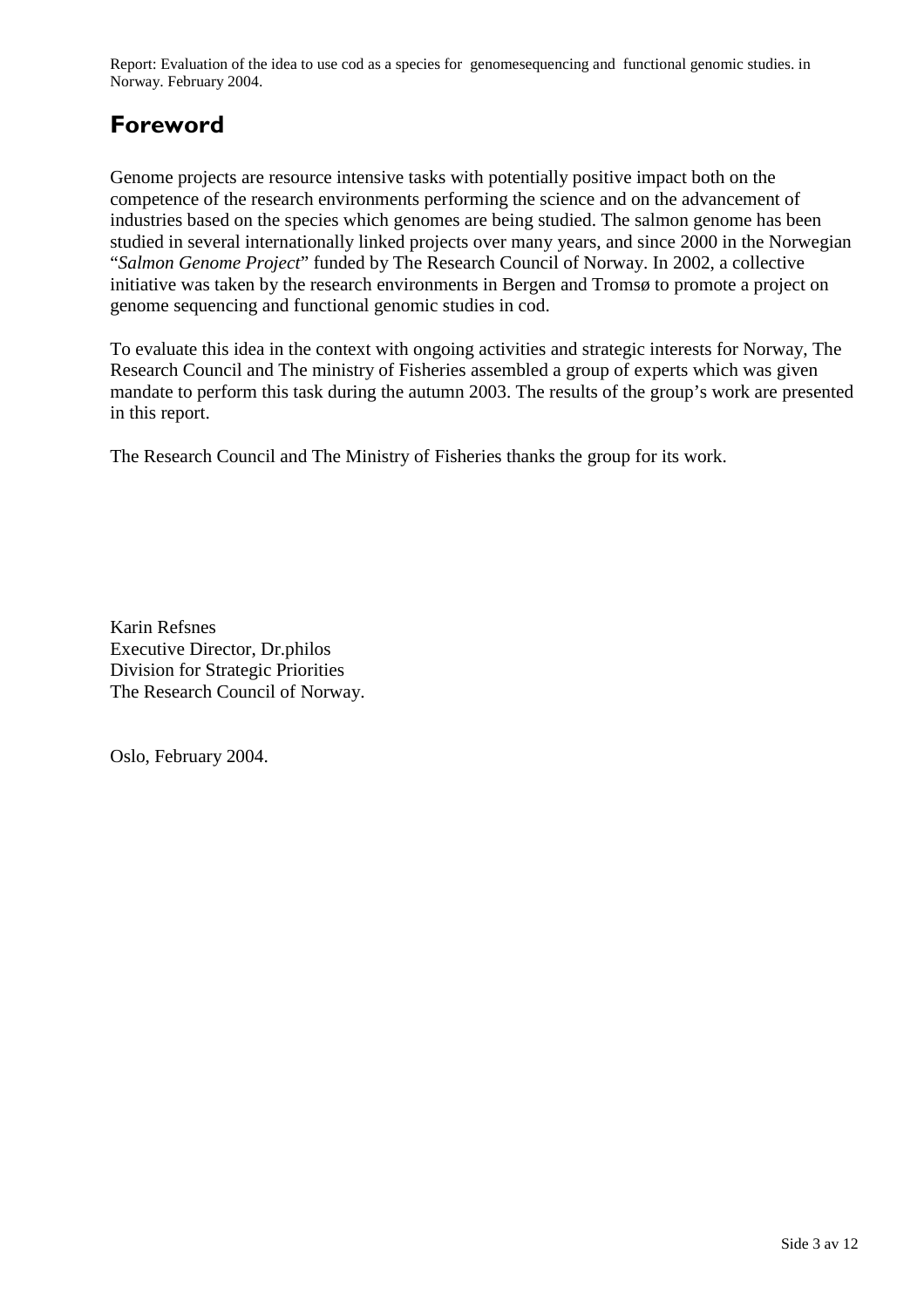## **Group members and mandate**

In a letter of 11<sup>th</sup> July 2003 an expert group was appointed the task to evaluate the idea to use cod as a species for genome sequencing and functional genomic studies. The group was provided with background material as shown in appendix 1.

#### The members were:

Professor Leif Andersson, Dept. of Medical Biochemistry and Microbiology, Uppsala University, Sweden (leader of the group).

Chief Scientist Christian Bendixen, Afd. for Husdyravl og Genetik, Ministeriet for Fødevarer, Landbrug og Fiskeri, Tejle, Denmark.

Professor Daniel Chourrout, Sars International Centre for Marine Molecular Biology, Bergen, Norway.

Dr. Anna Kristin Danielsdottir, The Population Genetic Laboratory, Marine Research Institute Reykjavik, Iceland.

Dr.scient Guri Eggset, NorInnova AS, Tromsø, Norway.

Nesteleder Knut Hjelt, Fiskeri og Havbruksnæringens Landsorganisasjon, Trondheim, Norway. Professor Hans Prydz, Bioteknologisenteret, Universitetet i Oslo, Norway.

Adviser Dr. Steinar Bergseth, The Research Council was secretary for the group. Adviser Dr. Sigve Nordrum, The Ministry of Fisheries was participating as an observer.

The group had the following mandate:

As a background for the evaluation these general guidelines should be followed:

- A genome research activity shall build competence about the chosen species' biology by generating knowledge about its genome (functional genomics / post genomics).
- The marine research environments in Bergen and Tromsø shall be strengthened by utilisation of the national and international competence in this area.

The evaluations shall be coordinated with the ongoing activities on salmon and other species and be seen in relation to the eventual funding of further activities on these. Benefits of a marine genomic project in relation to the priorities from The Ministry of Fisheries on cod aquaculture shall also be part of the evaluation.

The report is based on the competence in the group, the supplied documents and discussions with the stakeholders and within the group.

Christian Bendixen Daniel Chourrout Anna Kristin Danielsdottir

Guri Eggset Knut Hjelt Hans Prydz

Leif Andersson (leader) Steinar Bergseth (secretary)

Uppsala/Tjele/Bergen/Reykjavik/Tromsø/Trondheim/Oslo February 2004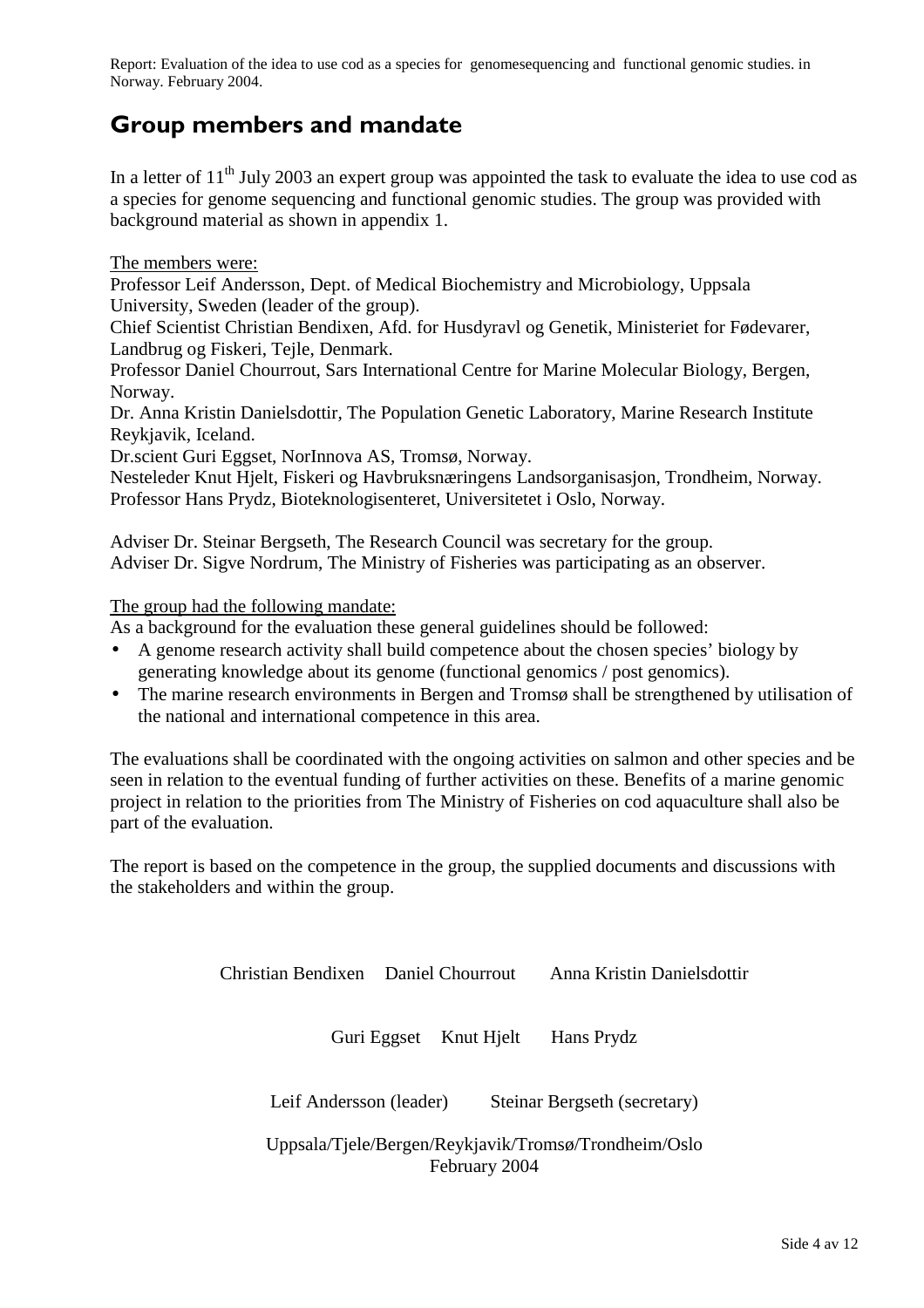## **Organisation of the work**

The group had its first meeting 16.09.2003 and met thereafter two times to have discussions with the relevant research environments in Bergen and Tromsø and with the same in Oslo and Ås. The meeting agendas are appendixes to the report.

Report recommendations and conclusions are supported by all members of the group.

## **Summary**

The evaluations committee strongly recommends that marine molecular biology should be strengthened in Norway. This is well justified since (i) the marine environment is of outmost importance for Norway, (ii) Norway has a large oil industry that has some negative effects on the marine environment, and (iii) Norway has a strong aquaculture industry.

However, the evaluation group has come to the conclusion that neither the cod nor the salmon projects have reached the stage where a full genome sequencing program could be justified. We therefore recommend that the RCN announce a call for proposal for 2-3 years projects or organise a program in marine genome research. Knowledge generation to build competence for utilisation of sequencing information should have high priority. A strong leadership and strong research programs which can lead to full genome sequencing programs and the associated activities at a later stage should be established.

Many of the challenges the cod industry face today could be addressed through functional genomics. Our recommendation is therefore to initiate a strong research program on cod biology and breeding which will constitute the basis for a genome sequencing program at a later stage.

Norway should as soon as possible take initiative to form international consortia of stakeholders that can make a common effort towards genome sequencing of selected marine species (e.g. salmon and cod) within 5 years.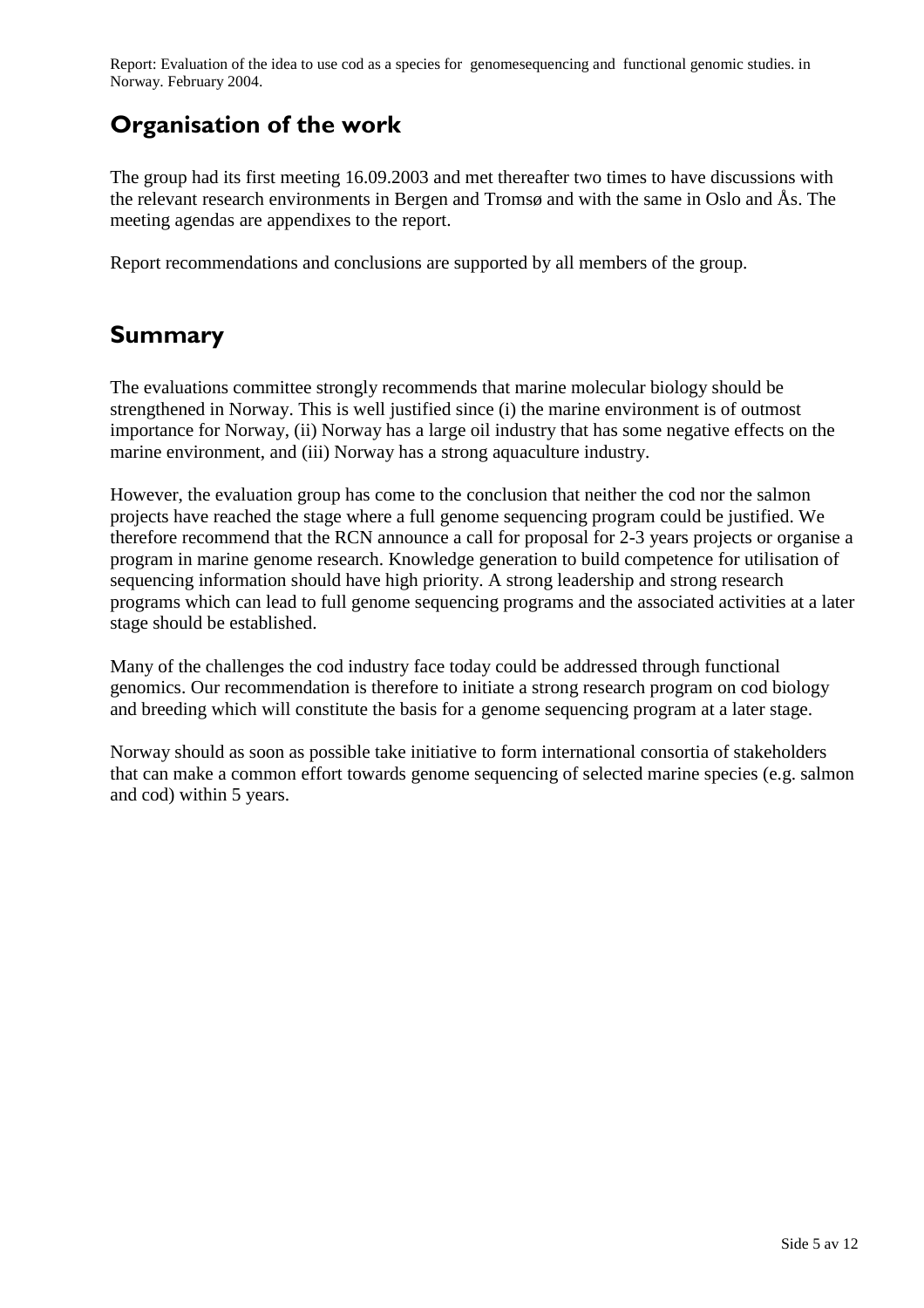### **Introduction and background**

#### **Basic concepts in genome programs**

The genome sequences of many bacteria and eukaryotes have by now been determined completely. There are two major reasons for sequencing the genome of a species. One is that it may advance our general knowledge in basic biology and the other is that it may lead to important practical applications. The major motivation for sequencing a model organism like the zebrafish is that the access to a complete genome sequence facilitates basic research on this species, and the possibility to do comparative genetic studies with other species. In other species, the genome sequence has also been determined to facilitate both the identification of mutations causing different disorders and the development of new diagnostic tools and treatments for diseases.

The evaluation group strongly supports the view that both salmon and cod are important marine species that eventually should be sequenced. The established salmon industry and the emerging cod industry in Norway could benefit significantly from a strong marine genomics program. The access to the complete genome sequence for cod and/or salmon would greatly facilitate all types of genetic studies and can lead to practical applications in fish breeding. It would also facilitate research on disease resistance and the development of new vaccines and other treatments of disease. Thus, the sequencing of the cod and salmon genomes is primarily motivated by the potential practical implications.

 However, the determination of the complete genome sequence of a vertebrate species is a major undertaking. A large research community is required to fully utilize the huge amount of information that is generated when sequencing a genome. Prerequisites for a genome sequencing project is a strong leadership, thorough planning on the organisational structure with partnerships, scientific strategies including IPR, budgets, excellent organization and well developed bioinformatics. For instance, the sequencing of the human genome was preceded by about 20 years of research with the aim to establish a genetic and physical map of the human genome. Moreover, thousands of researchers around the world were eager to take advantage of the genome sequence in their research programs. Thus, the huge investment required to sequence the human genome was justified by the major advance it made for human molecular medicine.

This field is still in the early stages of development, and only limited experience in the utilisation of genomic information is available. In the near future  $(5 - 10 \text{ years})$  this will certainly change and all genomic efforts started up now will therefore be the basis for the phase of the genomics era when genome information can be utilised practically.

#### **A genome project – what is it? A short version…**

Generating the nucleotide sequence of the complete genome involves relatively few steps: DNA isolation, library construction, followed by (high-throughput) shotgun sequencing. This part of the genome research is predominantly carried out by few large sequencing centres well capable of generating 10-100s of millions of basepair sequence per day. However, the raw sequence data must be transformed to biologically relevant information. This process is a challenging task on its own which includes the steps of clustering and assembly of the sequences as well as by a finishing step, closure of the gaps in the sequence, and finally by annotation of genes and other sequence elements.

 The general strategy of the genome sequencing itself is characterized by three procedures: The large chromosomal DNA is fragmented into smaller pieces, which are then randomly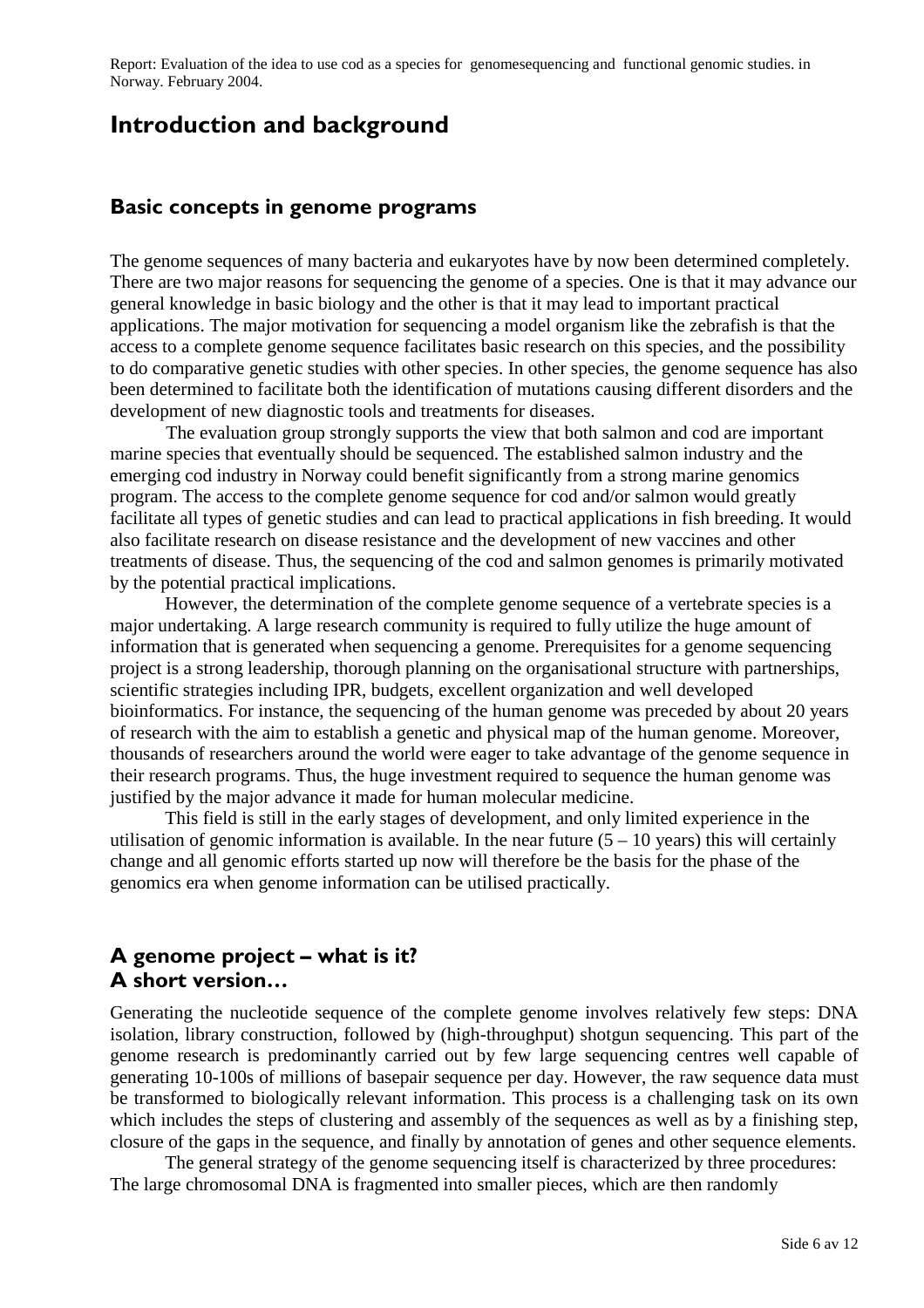sequenced. Finally, after generating redundant sequence data, all reads of the individual fragments are reassembled into a single, overlapping DNA sequence using computer algorithms. Currently, several different strategies exist to sequence large mammalian genomes: "clone-by-clone" shotgun sequencing and the "whole-genome shotgun" sequencing. Both of these approaches were applied in the sequencing of the human genome: The Human Genome Project used clone-by-clone sequencing where bacterial artificial chromosome (BAC) and cosmid clones were sequenced and assembled individually before a global assembly was performed. Celera Genomics utilized the whole-genome shotgun sequencing approach where a large number of random fragments are sequenced and subsequently all sequences are clustered and assembled using no other knowledge than the overlap of the individual sequences. These methods are not exclusive and can be applied together, and such a mixed "hybrid sequencing strategy" was used in the process of sequencing the rat genome combining the advantages of both methods.

For the clustering and assembly step in the genome analysis there is a need of detailed genetic linkage maps and physical maps in the shape of RH-maps (Radiation-Hybrid maps) or as a BAC (Bacterial Artificial Chromosome) scaffolds assembled by fingerprinting. But, even with access to the raw assembled sequence of a genome it is not possible to accurately define the gene complement of the species, since existing gene finding algorithms are prone to error. This means that annotation of the assembled sequence, particularly identifying the structural elements of genes, introns, exons, and regulatory regions, is at present not precise or efficient without large collections of ESTs (Expressed Sequence Tags) obtained by end-sequencing of cDNA clones. EST sequences are thus a valuable intermediate resource in the validation and annotation process of the genome sequence. Importantly, ESTs provide access to gene-specific mapping information which reveals the syntenic relationship between chromosomes among species allowing for comparative gene maps to be established. Furthermore, mapping of ESTs onto BAC clones helps to relate the linkage and RH map to the physical BAC map. Establishing an EST resource also provides a valuable tool for conducting "functional genomics" by cDNA microarray-studies of gene expression.

 Because of the complexity of the assembly and annotation process in genome analysis, it is standard that the analysis of a genome is initiated by the establishment of genetic and physical maps. In most cases the genetic linkage maps are generated by the use of highly polymorphic microsatellite markers supplemented with SNP-based (Single Nucleotide Polymorphism) marker information when available. Physical maps can be developed using radiation hybrid mapping and/or in situ hybridisation. Scaffolds of BAC clones (Bacterial Artificial Chromosome) have been assembled by identifying regions of clone overlap, using a process called fingerprinting, thereby creating large contiguous "tiling paths" which are colinear with the chromosomes and instrumental in the final assembly of a coherent genomic sequence.

#### **Cost estimates for genome projects**

Estimating the costs for a genome project is a very difficult task, which will be highly dependent upon a number of factors, the most important being the scale (genome size), precision (sequence quality), coverage (how complete the genome sequence is) and available genome information (genetic markers, linkage maps, etc.) when the sequencing starts. Further more a large genome containing a high frequency of repetitive and duplicated sequences are much more difficult to sequence than a small genome with few repetitive and duplicated sequences. One might suggest a percentage of total project cost to each major part of the project (Genomic sequencing 55%, EST sequencing 12%, genetic and physical map 18%, bioinformatics and assembly 15%). These numbers are also up for discussion and will vary with the species as salmon will require a larger percentage of the budget for genomic sequencing and less for ESTs and mapping.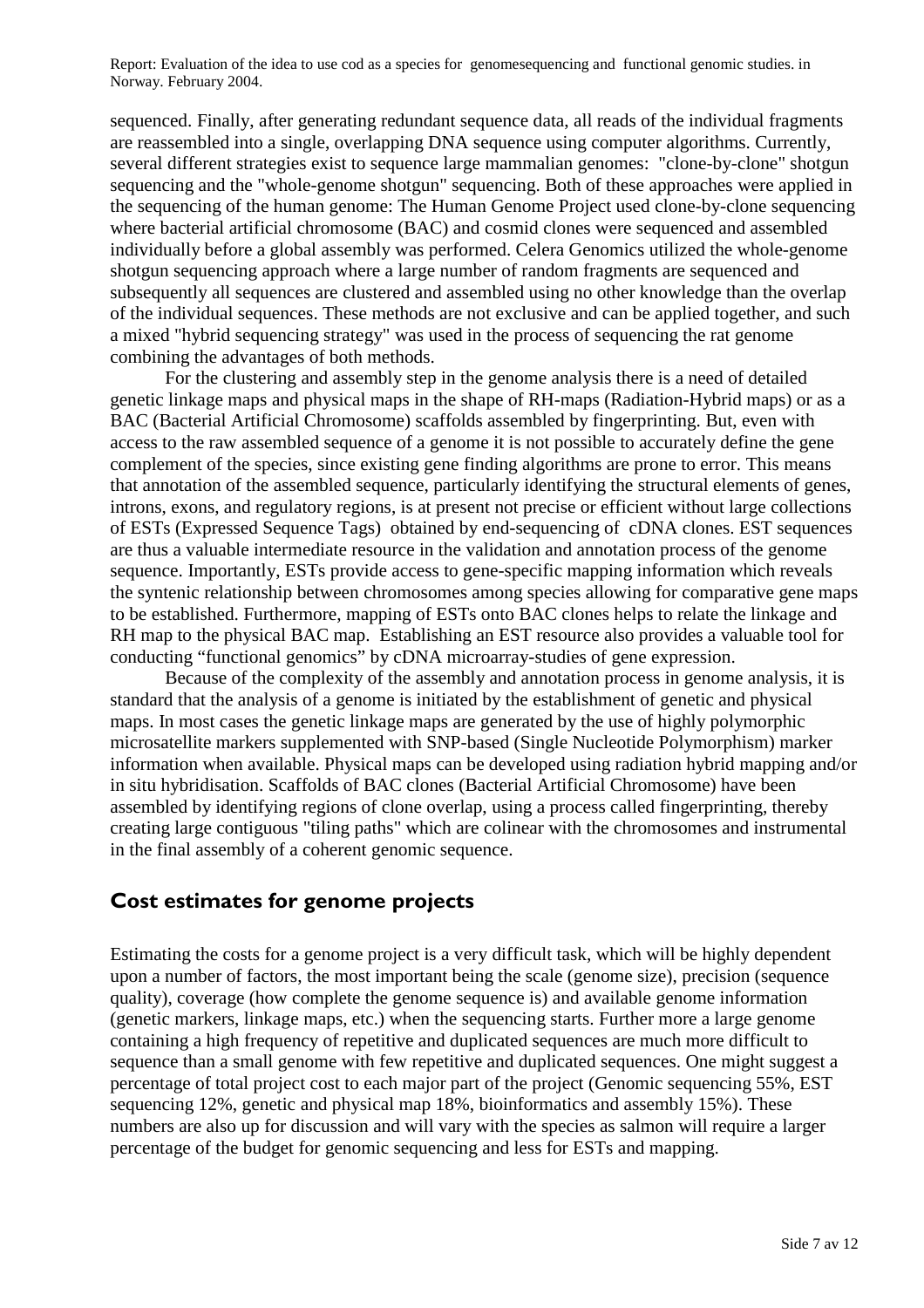For Norway to build competence and establish an international, strong position in this field a marine genomic funding increasing from a start of 20 mNOK to 100 mNOK annually within 4 years would give payoff both for scientific competence buildup and practical applications. Costs for participation in genome sequencing programs must be calculated separately. A duration of  $5 + 5$ years is a prerequisite to reach the goals. Table 1 shows some costs for obtaining different genome sequences.

#### Table 1

Estimated genome size and costs of genome mapping programmes for some actual species.

| <b>Species</b> | <b>Genome size</b><br>(bill bases) | Cost <sup>1</sup><br>(million NOK) |
|----------------|------------------------------------|------------------------------------|
| Honeybee       | 0.270                              | 49                                 |
| Chicken        | 1.2                                | 210                                |
| Chimpanzee     | 3.0                                | 210-350                            |
| Kangaroo       | 3.3                                | 700-1050                           |
| Dog            | 2.8                                | 210-350                            |
| Silkworm       | 0.500                              | 105                                |
| Cow            | 3.2                                | 350-400                            |
| Cod            | 1.0                                | 100                                |
| Salmon         | 3.0                                | 300                                |

1) Cod and salmon are estimated by the evaluation group, the others by New Scientist, 2002.

## **Status on ongoing genomics activities in Norway (a summary)**

#### **Cod and the CodGen proposal**

The overall impression from our study visit to Bergen and Tromsø was that the ongoing research activities in the field of molecular biology and molecular genetic studies in the cod are very limited. There are several interesting ongoing research projects, for instance on genes of immunological importance, but the total research community in Norway and in the world working with the cod at the molecular level is too small to justify a complete genome sequencing of the cod at present. If the total genome sequence of the cod became available within say 1 year, there would be a very limited number of researchers that could take advantage of this information.

 The panel strongly agrees that a cod genome program is well justified but were not convinced that the full genome sequence is required or justified at present. In the CodGen proposal there are three major areas of applications that are used as arguments for the need of a genome sequencing program but it is the view of the panel that a full genome sequence is not required for these applications.

- a. Management of wild cod stocks. The applicants would like to develop more genetic markers to be used in genetic studies of wild cod populations. It is a trivial task to develop hundreds of genetic markers with a very limited research budget. So, this can easily be achieved without sequencing the full genome.
- b. Monitoring impacts of environmental factors and climatic changes. Here the applicants propose that it should be possible to use gene expression analysis to monitor to which extent cod has been exposed to environmental factors. This would be possible to achieve with a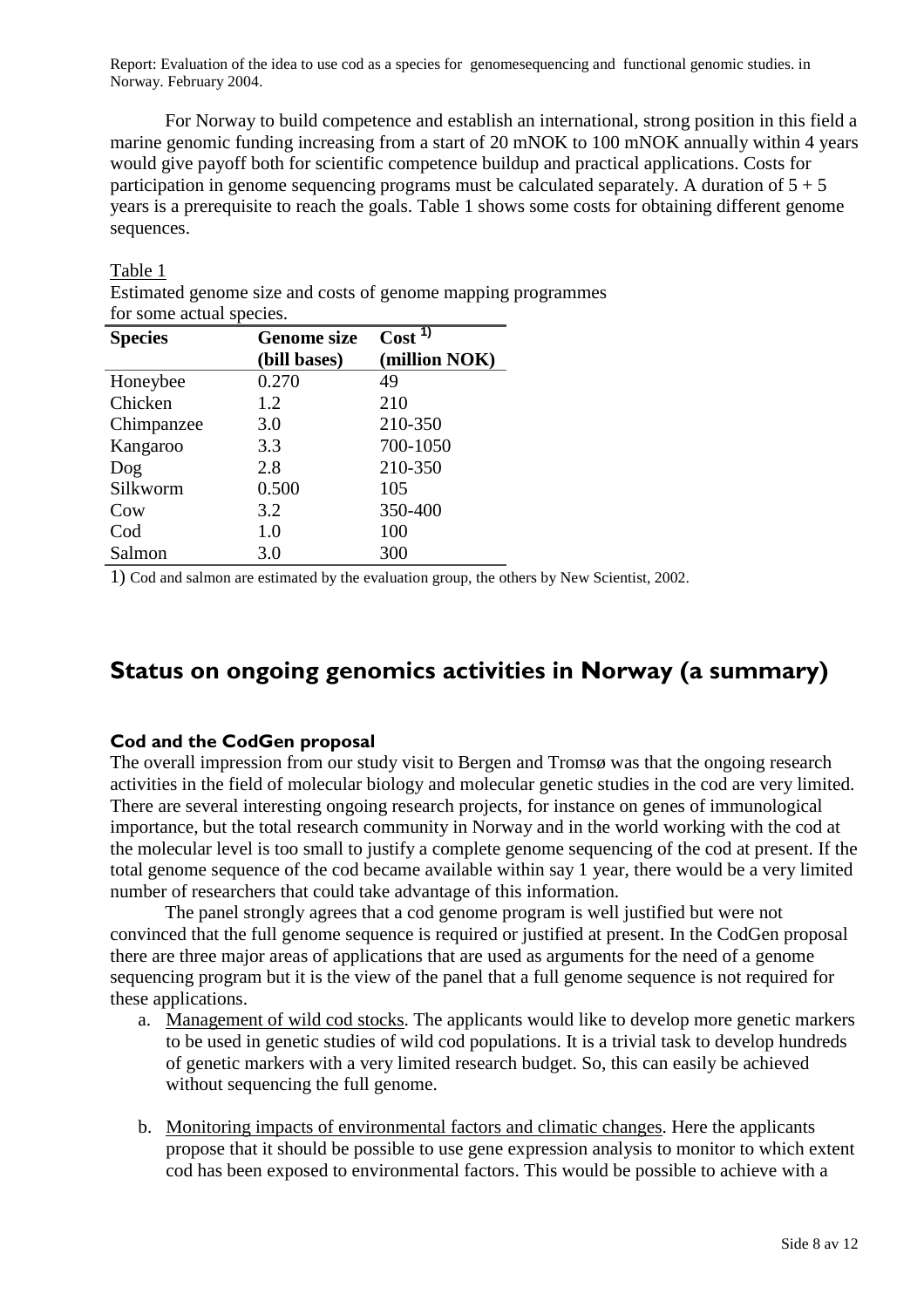medium size EST (Expressed Sequence Tag) sequencing project and the subsequent development of cod-specific DNA arrays.

c. Removing biological bottlenecks in cod aquaculture. No clear strategy has been presented how the applicants will use the genome sequence information to remove bottlenecks in cod aquaculture. One of the possible applications that are mentioned is that genome information can be used to identify Quantitative Trait Loci (QTL). This does not initially require a full genome sequencing program. A few hundred genetic markers (~500) will be sufficient to map QTL for various important traits in the cod if suitable pedigree materials are made available. Such QTLs could then be applied in cod breeding programs by marker assisted selection (MAS). Furthermore, a list of commercially important QTLs localized to specific chromosome regions would provide an argument for a full-scale genome sequencing at a later stage, since this would facilitate the identification of the underlying gene.

Thus, activities within the area of cod EST-sequencing, generation of physical and genetic maps for the cod genome as well as QTL-studies should be supported. This would create the foundation for a subsequent more ambitious project with the aim to fully characterize the cod genome. It should be emphasized that the proposed activities to develop genetic markers, genetic maps and EST resources is not a waste of money whether or not the cod genome sequence becomes available a few years from now. These types of resources are, as described above, very important for a genome sequencing program, but also provides access to important tools within the area of functional genomics.

#### **Salmon and the Salmon Genome Project**

The salmon genome research has been ongoing for about 10 years. The Salmon Genome Project was started in 2000 with a yearly budget of 10 mNOK. However, a considerable portion of these resources have been used to build up bioinformatics resources in general in Norway. Many of the resources planned to be developed in the Cod Genome Project have already been established in the salmon, such as a large number of genetic markers, a medium density genetic map, a BAC library and EST resources. Thus, good progress has been made to establish resources for genome research in salmon but the genome project does not yet appear to be well integrated with biological research and breeding programs in salmon. An important application of the salmon genome project would be to use genomic tools to find genes associated with important traits in the salmon, such as disease resistance, meat colour, growth and sexual maturity. This knowledge could then be exploited to improve the traits by breeding or other means when the biology is better understood. Some activities in this area were presented to the evaluation group but the research programs had not yet reached the level where many chromosomal regions harbouring genes with interesting phenotypic effects have been identified. This is in sharp contrast to the situation in for instance humans, mice, chicken or zebrafish when it was decided to sequence these genomes. Thus, the conclusion is therefore that there is no immediate need that justifies the huge investment that is required to fully sequence the salmon genome at present. However, continued and increased support for the present salmon genome project and a better integration of the genome project with salmon biology/salmon breeding is strongly recommended.

#### **Other**

In addition to the activities mentioned above, Norway has groups with strong experience in performing genomic research on other organisms as listed below:

• Contributions in the Human Genome Sequencing project and steering bodies.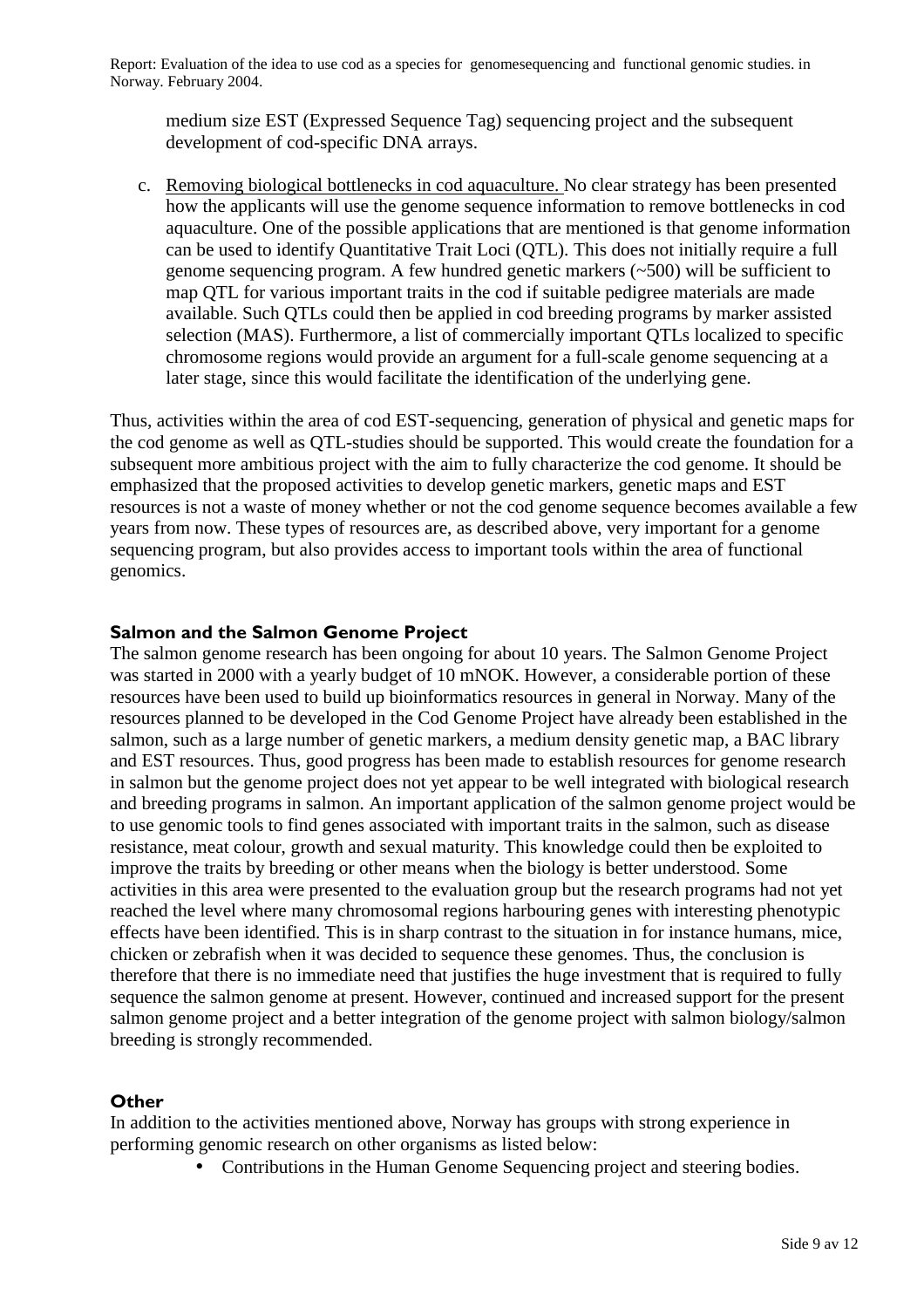- Sequencing of bacterial genomes.
- Sequencing and genomics on model organisms like the zebrafish and the urochordate Oikopleura
- Bovine genomics including QTL mapping
- Plant genomics and utilisation of the Arabidopsis genome information.

### **Marine genomics in an industrial perspective**

The established salmon industry with a yearly production of 500.000 tons, and the emerging cod industry in Norway, could on the long run benefit significantly from a strong marine genomic program. The present yearly production of cod is about 1000 tons, and a sharp increase is expected the coming years.

With further growth of salmon production in Norway, the industry will probably face significant challenges including interaction water/water quality/organism, conflicts between freshwater performance and salt water performance, so called production-related malfunctions and susceptibility to viral and bacterial infections. Another future challenge concerns the interaction between wild and farmed salmonids, including gene flow and sea lice exposure. There will also be huge challenges in coping with possible infectious diseases, which mainly would be addressed through genetically improved breeding programs and development of new vaccines (based on ecological and microbiological knowledge of infectious agent/host interaction).

 Cod is considered to be the most promising volume species in Norwegian aquaculture. At present the lack of basic biological knowledge is hampering the development of the cod aquaculture industry. As a consequence a number of biological bottlenecks still exist throughout the entire chain of cod production in aquaculture. The problems include a high level of spine malfunctions, a high incidence of cataracts in production populations, early sexual maturation, poor flesh quality, and possible interaction with wild populations. Furthermore, development of effective vaccines and other means to improve health conditions will have to be faced in the efforts to make cod an important species in Norwegian aquaculture. In order to meet these problems competence in genetics is of major importance and considerable economic investments will be required.

 When selecting breeding populations for cod there is an urgent need for basic knowledge on the genetic variability of cod that will allow optimal selection of breeding populations that has the potential to perform in accordance with the breeding goals.

 Many of the challenges the cod industry face today could be addressed through functional genomics. Our recommendation is therefore to initiate a strong research program on cod biology and breeding which will constitute the basis for a genome sequencing program at a later stage.

### **Possibilities for international cooperation**

The interest in cod genome research is mainly found in Norway, Iceland and Scotland, due to their involvements both in fisheries and aquaculture of cod. However, cod aquaculture is also planned in Denmark, Sweden, USA, Ireland, Russia and Spain, and probably the interest in cod genome will increase in the future. Some research is already found in Sweden. Canada, having started haddock farming, may also be interested in cod genome projects. Cooperation within genome-related research projects already exists between Norway – Canada, Norway – Iceland, Norway – Sweden and Norway – Scotland, and would be easy to extend to new projects and partners.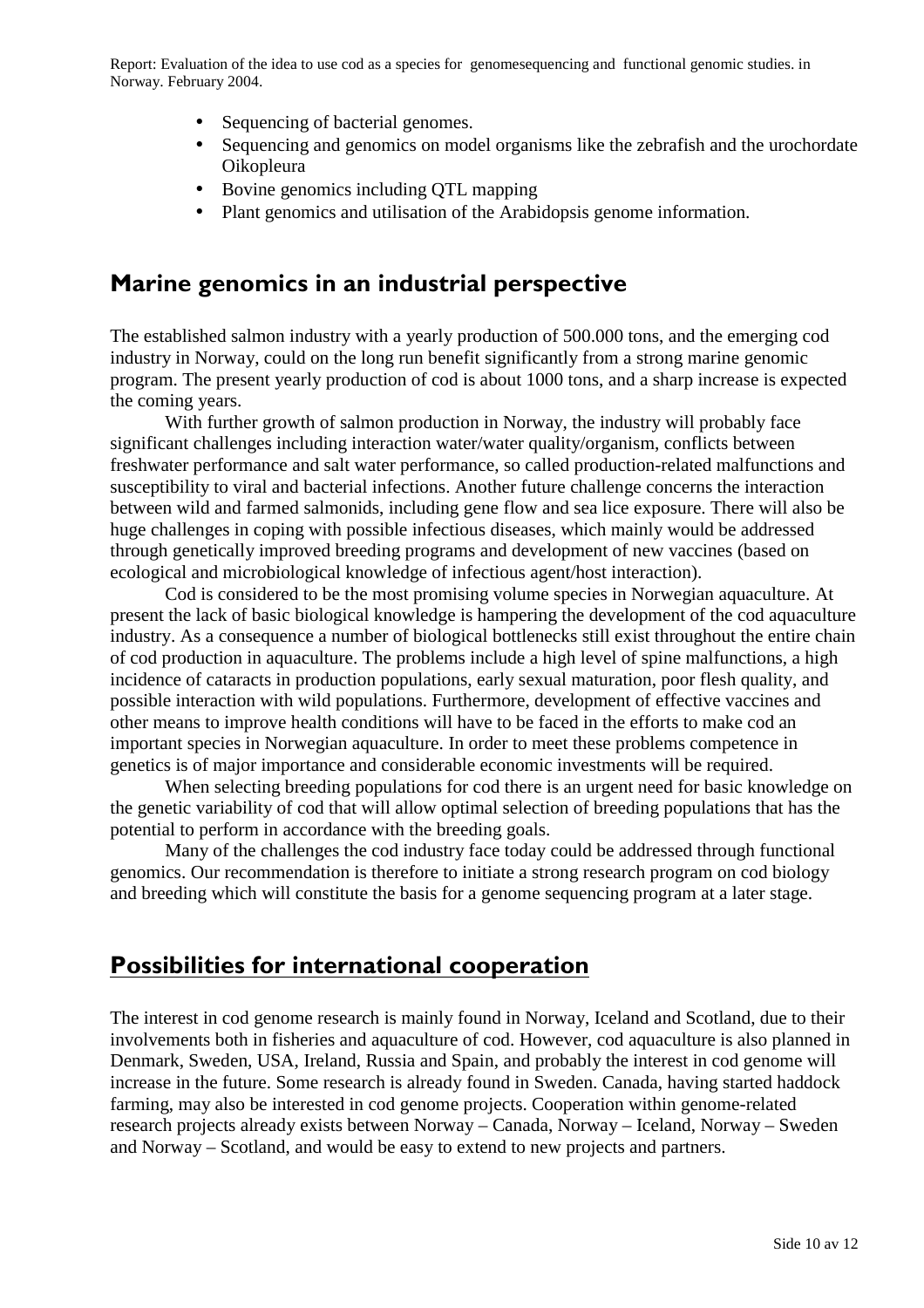In salmon genome research, Norwegian research groups (the Salmon Genome Project) already cooperate with strong Canadian groups. There is also some on-going genome research on salmonids (mostly trout) in Scotland, and cooperation with Norwegian groups exists.

 In the near future, it seems that most of the work within marine genomics has to be financed by national resources as the theme is not prioritized within the  $6<sup>th</sup>$  EU Framework Programme. Nevertheless, the group is of the opinion that sequencing projects of the complexity encountered when marine fish genomes are aimed at, should primarily be done by international consortia. Due to the fact that Norway has "responsibility" for a huge part of the north Atlantic salmon population and also the wild population of north east Atlantic cod, Norway should take a leading part in such a consortia. The challenges in patenting and users' right (IPR) for the knowledge gained through the scientific findings in such a work must be addressed adequately.

## **Conclusions**

The evaluation group has come to the conclusion that neither the cod nor the salmon projects have reached the stage where a full genome sequencing program could be justified. The strong impression of the evaluation committee was that ongoing research in the field of marine molecular biology in Norway is limited. This implies that there are only few research groups that could really take advantage of a full genome sequence of the cod or the salmon and make interesting biological research of such a resource and/or use the resource for useful practical applications. Therefore, it appears much more appropriate to use the resources required for a full genome sequencing (hundreds of million NOK) to strengthen marine molecular biology in Norway. This process should be strengthened by international recruitments. A strong leadership and know how also needs to be established which can lead full genome sequencing programs and the associated activities at a later stage.

## **Recommendations**

#### **Recommended actions for the near future**

The Norwegian government has allocated 7.5 mNOK for cod genome research in 2004. We recommend that the RCN announce a call for proposal for 2-3 years projects or organise a single program in marine genome research. Knowledge generation in the following areas should have high priority:

- Development of large number (>100) of genetic markers (microsatellites or SNPs)
- Construction of a linkage map and its application to identify Quantitative Trait Loci (QTLs) for important traits
- An EST sequencing program and development of cDNA arrays for expression analysis.
- The development of a high-quality cod BAC library
- Any program that use genomic tools to study cod biology, for instance the use of a large number of genetic markers to advance our knowledge concerning genetic diversity between cod populations and their identification.

The projects/program may involve co-operational institutions and scientists, national and international participants experienced within marine genomics, together with coastal research